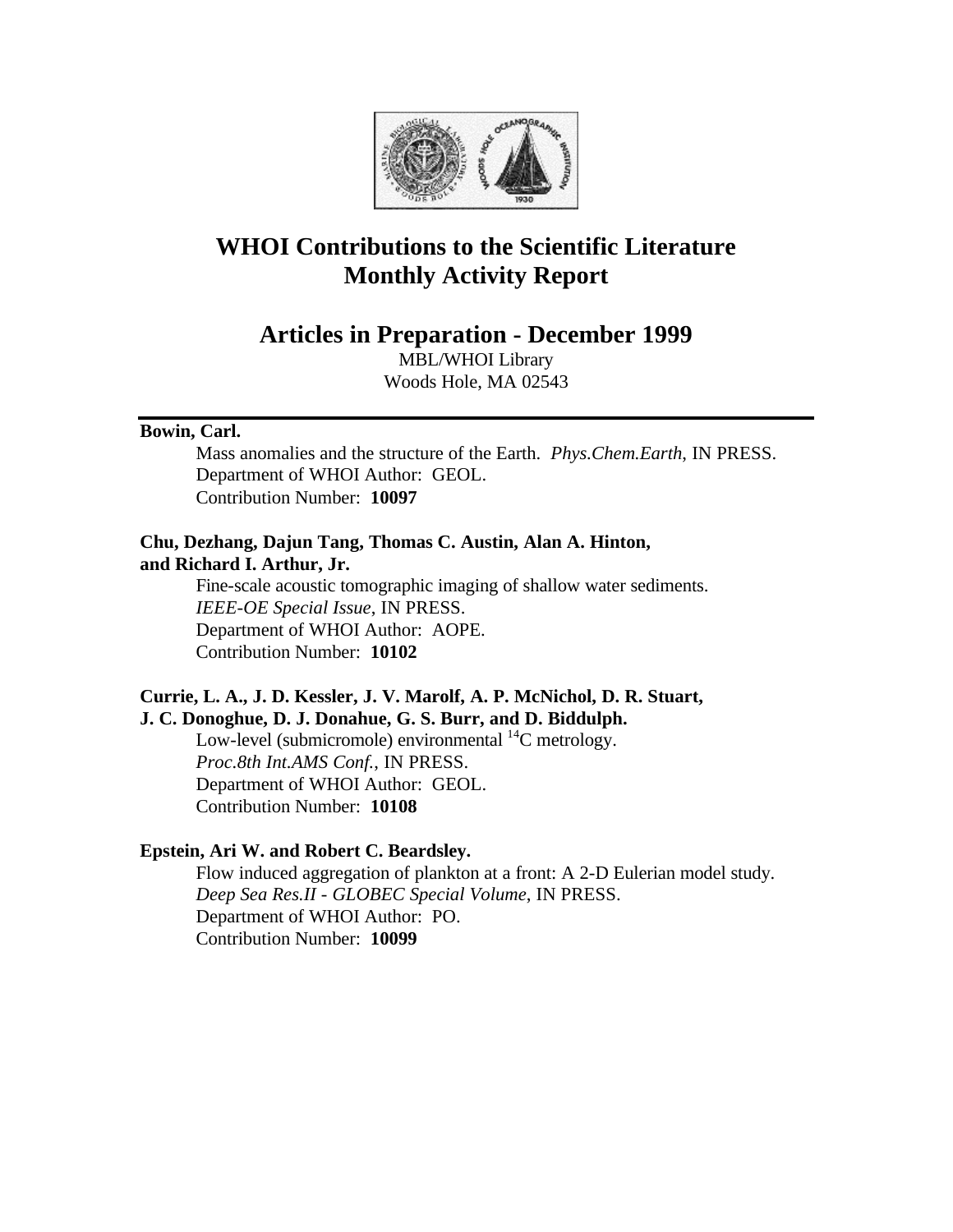# **Gagnon, Alan R., Ann P. McNichol, Joanne C. Donoghue, Dana R. Stuart, Karl Von Reden, J. M. Hayes, Schneider, R. J., K. L. Elder, M. Bellino, P. Long, R. Beaudette, and S. K. Handwork.**

The NOSAMS sample preparation laboratory in the next millenium: Progress after the WOCE Program. *Nuc.Instrum.&Methods B*, IN PRESS. Department of WHOI Author: GEOL. Contribution Number: **10109**

## **Hahn, Mark E. and John J. Stegeman.**

Molecular biology and biotechnology in marine toxicology. In*: Proceedings of the Workshop on Opportunities for Advancement of Environmental Applications of Marine Biotechnology, National Research Council, Board on Biology and Ocean Studies Board*, IN PRESS. Department of WHOI Author: BIO. Contribution Number: **10114**

#### **Hestermann, Eli V., John J. Stegeman, and Mark E. Hahn.**

Relative contributions of affinity and intrinsic efficacy to aryl hydrocarbon receptor ligand potency. *Mol.Pharmacol.*, IN PRESS. Department of WHOI Author: BIO. Contribution Number: **10113**

## **Huang, Rui Xin and Joseph Pedlosky.**

Climate variability induced by anomalous buoyancy forcing in a multi-layer model of the ventilated thermocline. *J.Phys.Oceanogr.*, IN PRESS. Department of WHOI Author: PO. Contribution Number: **10098**

#### **Legg, Sonya and James C. McWilliams.**

Convective modifications of a geostrophic eddy field. *J.Phys.Oceanogr.*, IN PRESS. Department of WHOI Author: PO. Contribution Number: **10105**

# **Legg, Sonya and Nicolas Switanek.**

Temperature and salinity gradients in the convective layer. *J.Mar.Res.*, IN PRESS. Department of WHOI Author: PO. Contribution Number: **10104**

## **McNichol, A. P., J. R. Ertel, and T. I. Eglinton.**

The radiocarbon content of individual content of lignin-derived phenols -- Technique and initial results. *Radiocarbon*, IN PRESS. Department of WHOI Author: GEOL. MCG. Contribution Number: **10101**